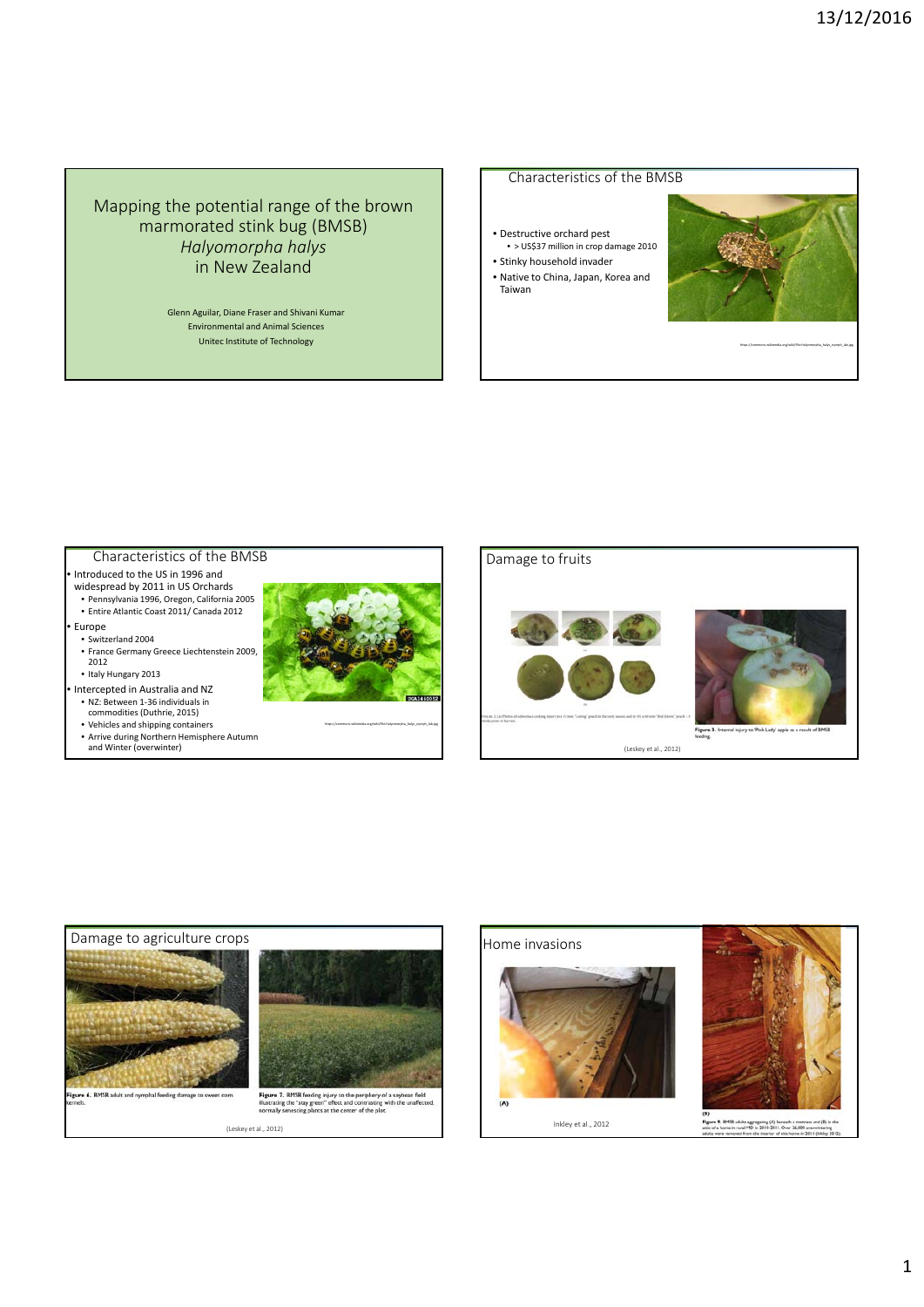## Characteristics of the BMSB

- Maximum flight distance of 66.54k for males and 75.12k for females (Wikman et al, 2016)
- Overwinters in natural landscapes (dead wooden logs, trees with thick bark and crevices), buildings and homes (Basnet et al., 2015)
- Minimum temperature threshold for development is 11‐ 14.17C
- 120‐300 different host plants

### Characteristics of the BMSB

- Intercepted in Australia and New Zealand
- Pathways include movement on inanimate objects
	- Cargo
	- Packing crates • Aircraft
	- Machinery and Vehicles
	- Personal luggage
- Earlier models (Zhu et al., 2012) show widespread suitability in the Middle East, West Africa, West Coast of the US and Eastern America, Southern Central America, a large swath of Europe, New Zealand and South Africa



#### Aim and Objectives

Predict the suitability of New Zealand to the BMSB

Ensemble the predictions of best performing Species Distribution Modelling algorithms using worldwide occurrence of BMSB and environmental data

Project the model into New Zealand using current and future climate scenarios

### Methods

- Occurrence data preparation
	- Check for redundancy
	- Rarefy to address autocorrelation
- Environmental layers preparation Check for cross correlation
- 
- Prepare layers representing current conditions and future scenarios RCP2.6 (representing lower emissions) and RCP8.5 (representing higher emissions)
- Run Species Distribution Modelling (SDM) algorithms in R (dismo package) for the World Model
	- Random Forest
	- Support Vector Machine (SVM)
	- Maxent

#### Methods

- Evaluate the performance of each algorithm (Train with 80% occurrence, Test with 20% ‐ get the mean of k‐fold models)
- AUC Area Under Curve shows accuracy of model in correctly predicting presence and absence; values > 0.7 shows good performance
- Kappa prediction performance measure; values near 1.0 are better
- True Skill Statistic another measure commonly used; values near 1.0 better
	- Project World Model into New Zealand current and future conditions **Ensemble** the prediction maps of each weighted by values of AUC,
	- Kappa and TSS
	- Generate presence/absence predictions from the ensembled predictions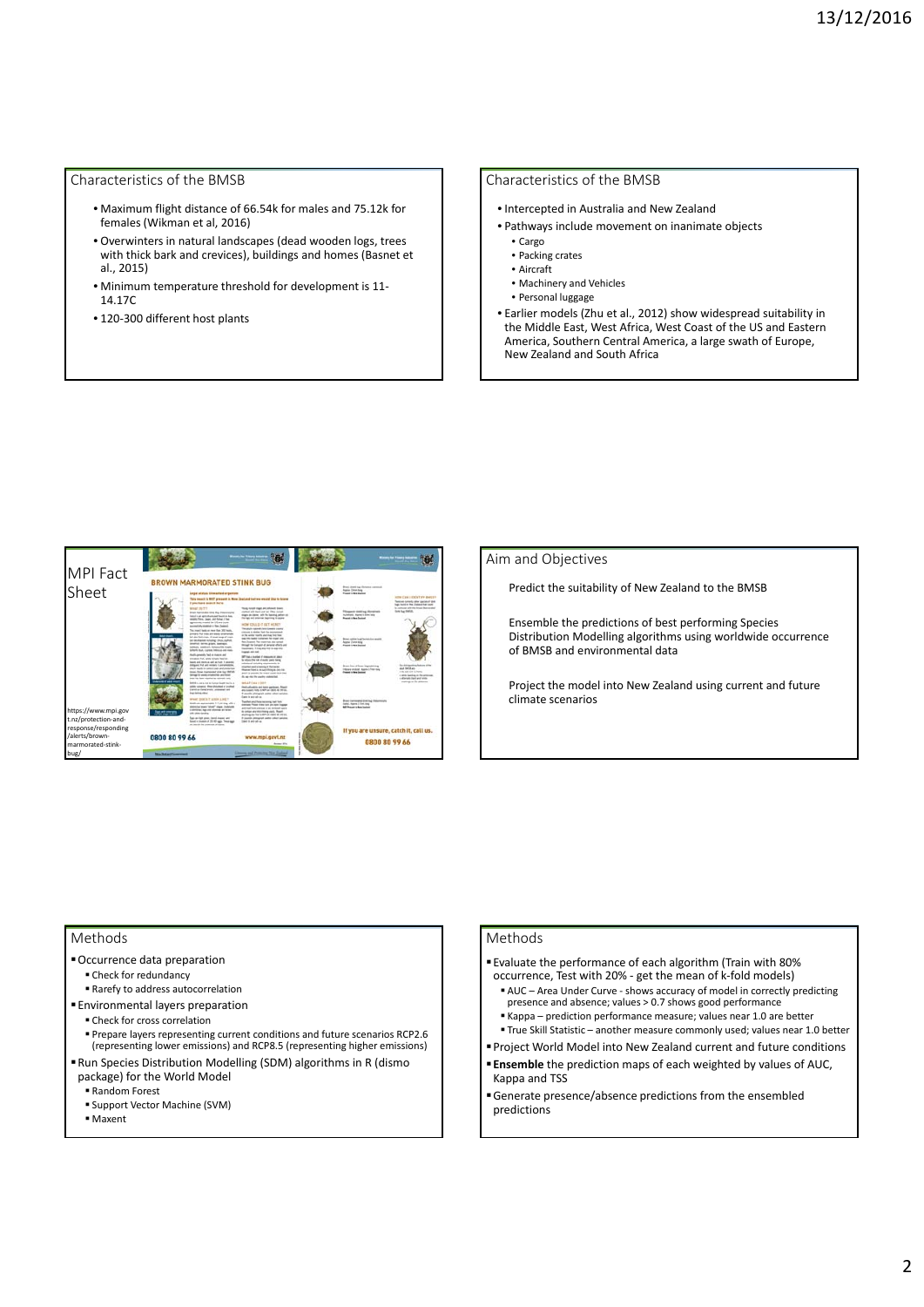

| Environmental variables at the occurrence points |                   |                                                            |         |                                |               |        |  |  |
|--------------------------------------------------|-------------------|------------------------------------------------------------|---------|--------------------------------|---------------|--------|--|--|
|                                                  | Layer             | Climatic Variable                                          | Mean    | Max                            | Min           | Range  |  |  |
|                                                  | *BIO1             | Annual Mean Temperature                                    | 11.58   | 19.60                          | 1.20          | 18.40  |  |  |
|                                                  | *BIO2             | Mean Diurnal Range (Mean of monthly (max temp - min temp)) | 10.98   | 14.10                          | 7.70          | 6.40   |  |  |
|                                                  | <b>BIO3</b>       | Isothermality (BIO2/BIO7) (* 100)                          | 3.32    | 5.50                           | 2.30          | 3.20   |  |  |
|                                                  | BIO <sub>4</sub>  | Temperature Seasonality (standard deviation *100)          |         | 791.09 1000.20 303.20          |               | 697.00 |  |  |
|                                                  | BIO <sub>5</sub>  | Max Temperature of Warmest Month                           | 28.65   | 35.20                          | 16.90         | 18.30  |  |  |
|                                                  | BIO <sub>6</sub>  | Min Temperature of Coldest Month                           | $-4.54$ | 8.60                           | $-15.50$      | 24.10  |  |  |
|                                                  | BIO7              | Temperature Annual Range (BIO5-BIO6)                       | 33.19   | 41.20                          | 19.10         | 22.10  |  |  |
|                                                  | *BIOR             | Mean Temperature of Wettest Quarter                        | 18.11   | 24.70                          | $-1.50$       | 26.20  |  |  |
|                                                  | *BIO9             | Mean Temperature of Driest Quarter                         | 4.83    | 22.70                          | $-7.10$       | 29.80  |  |  |
|                                                  | <b>BIO10</b>      | Mean Temperature of Warmest Quarter                        | 21.64   | 28.00                          | 11.00         | 17.00  |  |  |
|                                                  | <b>BIO11</b>      | Mean Temperature of Coldest Quarter                        | 1.30    | 14.30                          | $-8.70$       | 23.00  |  |  |
|                                                  | *BIO12            | Annual Precipitation                                       |         | 1125.71 1928.00 315.00 1613.00 |               |        |  |  |
|                                                  | BIO <sub>13</sub> | Precipitation of Wettest Month                             | 132.11  | 257.00                         | 68.00         | 189.00 |  |  |
|                                                  | <b>BIO14</b>      | Precipitation of Driest Month                              | 63.00   | 106.00                         | 0.00          | 106.00 |  |  |
|                                                  | *BIO15            | Precipitation Seasonality (Coefficient of Variation)       | 27.40   | 101.00                         | 7.00          | 94.00  |  |  |
|                                                  | <b>BIO16</b>      | Precipitation of Wettest Quarter                           | 367.72  |                                | 739.00 184.00 | 555.00 |  |  |
|                                                  | <b>BIO17</b>      | Precipitation of Driest Quarter                            | 207.45  | 344.00                         | 4.00          | 340.00 |  |  |
|                                                  | <b>BIO18</b>      | Precipitation of Warmest Quarter                           | 315.41  | 589.00                         | 9.00          | 580.00 |  |  |
|                                                  | *BIO19            | Precipitation of Coldest Quarter                           | 259.65  |                                | 685.00 105.00 | 580.00 |  |  |
|                                                  |                   | *non-correlated variables used in the model                |         |                                |               |        |  |  |

| Results: Model Evaluation |                            |         |                    |  |  |  |  |  |  |
|---------------------------|----------------------------|---------|--------------------|--|--|--|--|--|--|
| Algorithm                 | <b>AUC</b><br><b>Kappa</b> |         | <b>Max TPR TNR</b> |  |  |  |  |  |  |
| <b>RF</b>                 | 0.98828                    | 0.28835 | 0.03698            |  |  |  |  |  |  |
| <b>SVM</b>                | 0.95062                    | 0.06115 | 0.00936            |  |  |  |  |  |  |
| Maxent                    | 0.98661                    | 0.06814 | 0.08357            |  |  |  |  |  |  |
|                           |                            |         |                    |  |  |  |  |  |  |
|                           |                            |         |                    |  |  |  |  |  |  |
|                           |                            |         |                    |  |  |  |  |  |  |
|                           |                            |         |                    |  |  |  |  |  |  |





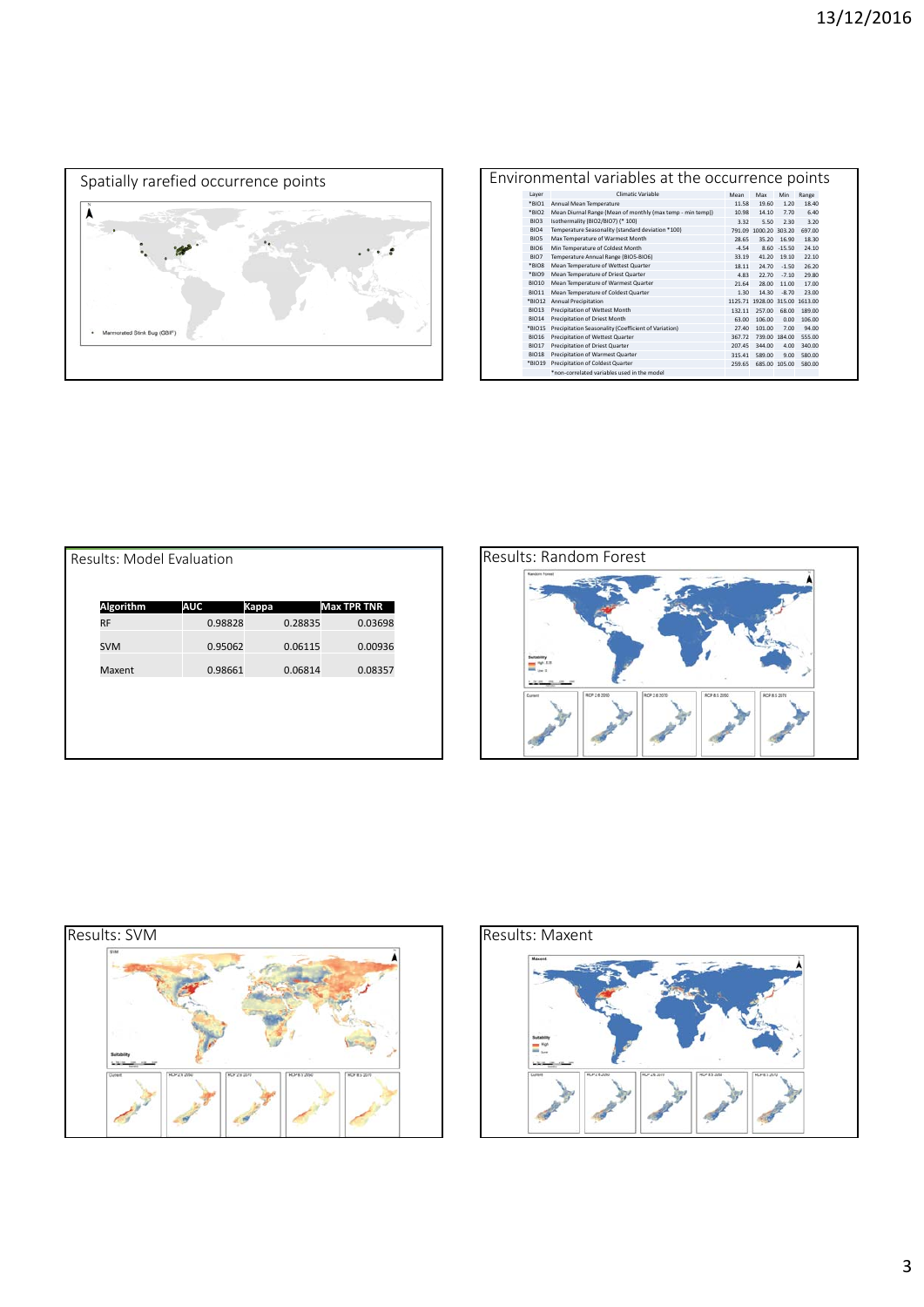